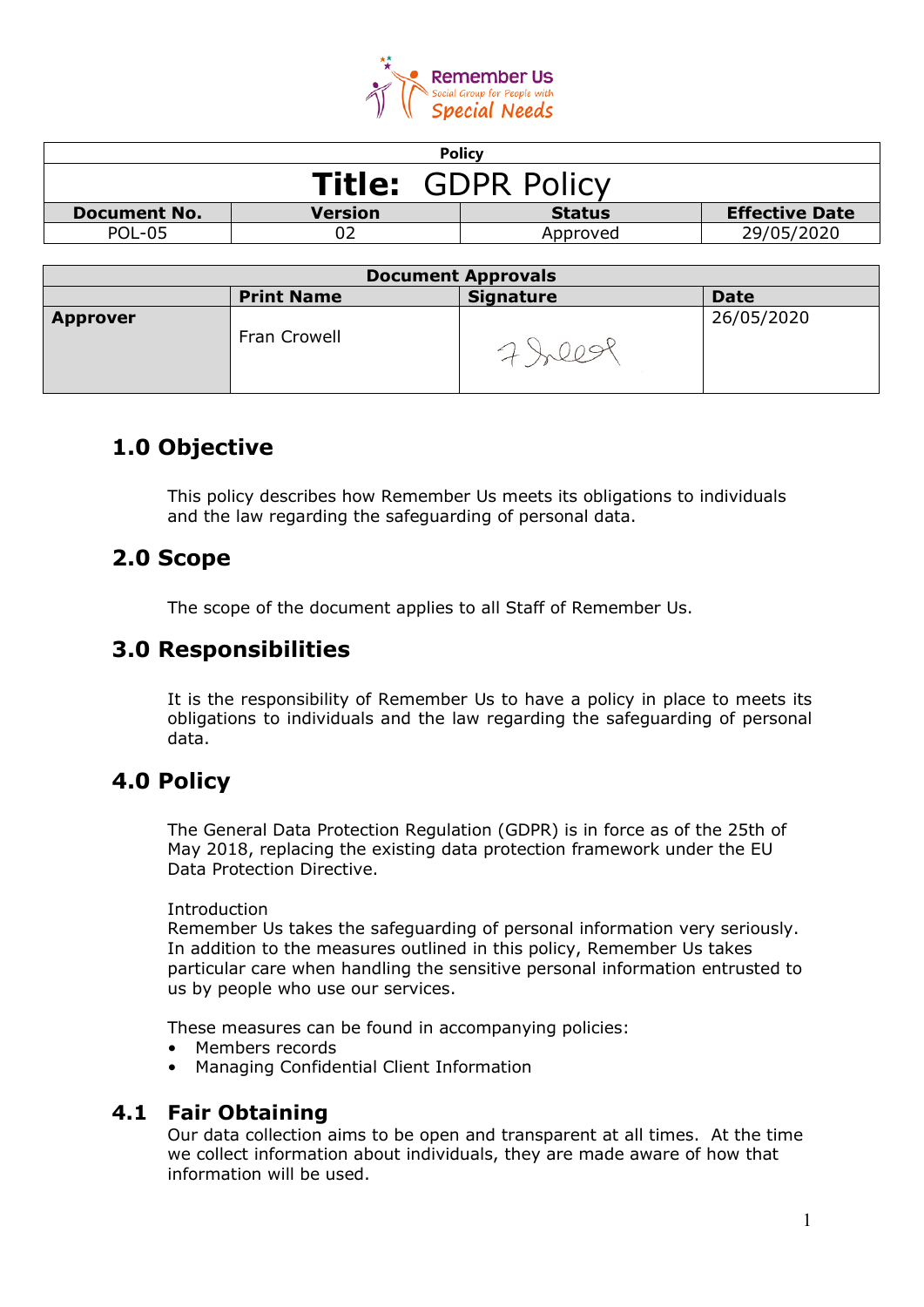

| <b>Policy</b>                                                                   |  |          |            |  |
|---------------------------------------------------------------------------------|--|----------|------------|--|
| <b>Title: GDPR Policy</b>                                                       |  |          |            |  |
| <b>Effective Date</b><br><b>Version</b><br><b>Document No.</b><br><b>Status</b> |  |          |            |  |
| <b>POL-05</b>                                                                   |  | Approved | 29/05/2020 |  |

Examples include - for assessment of application for service, for planning service delivery, for provision of information, research, recruitment and for marketing and fundraising purposes.

# **4.2 Purpose Specification**

- Remember Us recognises the need to hold personal data about individuals for the following purposes:
	- Service provision and event coordination
	- Information communications
	- Fund-raising and development
	- Human Resources
- ii. At each point of data collection, we are clear to individuals about the purposes to which that information is being put.
- iii. Remember Us signup information allows people to specify the purpose of their consent, e.g., to receive Newsletters, e-Newsletters, info on events and SMS Text Messages.

### **4.2.1 Data Set Maintenance**

The **General Manager** is the Data Protection Officer and has operational responsibility for maintaining the registration with the Data Protection Commissioner and the maintenance of all data sets associated with each purpose.

## **4.3 Use and Disclosure**

- i. All Remember Us workers and volunteers are made aware of our policies through the induction process.
- ii. All Remember Us workers and volunteers are Garda Vetted and sign
	- 1. Media/Photographs consent form.
	- 2. Required standards of behaviour form
	- 3. Confidentiality Agreement.

Copies of all forms are retained in paper format currently and additionally maybe stored electronically in the future.

#### **4.3.1 Disclosees**

- i. There are special circumstances under which disclosure of personal data to third parties is allowed. These are provided for under the Data Protection legislation and are:
	- a. As ordered by the Gardai
	- b. For the purpose of investigating an offence
	- c. To prevent urgent injury or damage to person or property
	- d. Under a court order or other rule of law
	- e. Required for the purposes of obtaining legal advice or for legal proceedings in which the person making the disclosure is a party or a witness.
	- f. Made at the request of and with the consent of the subject of the data.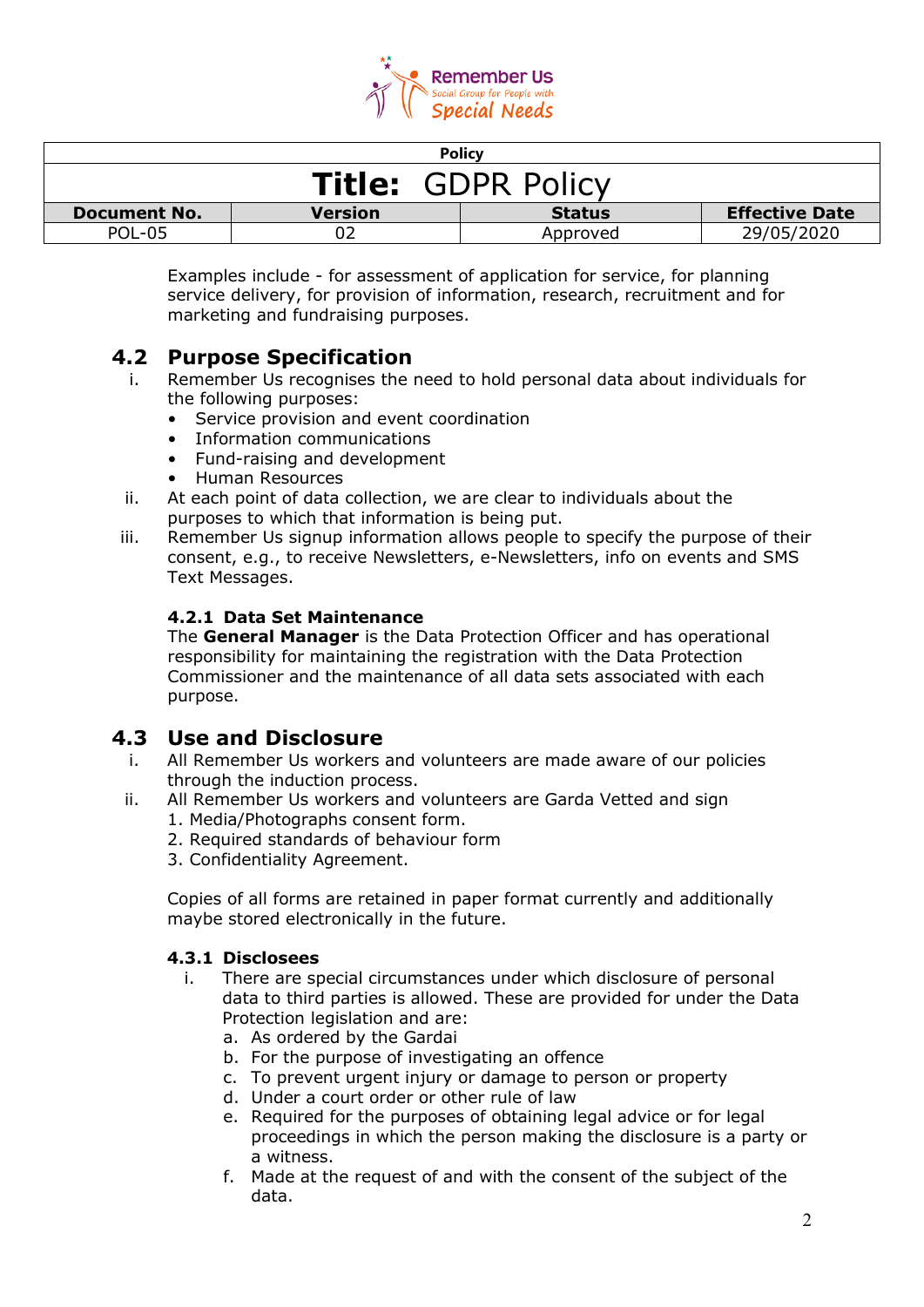

| <b>Policy</b>                                                                   |  |          |            |  |
|---------------------------------------------------------------------------------|--|----------|------------|--|
| <b>Title: GDPR Policy</b>                                                       |  |          |            |  |
| <b>Effective Date</b><br><b>Version</b><br><b>Status</b><br><b>Document No.</b> |  |          |            |  |
| POL-05                                                                          |  | Approved | 29/05/2020 |  |

In all such cases, full reference will be made to the current legislation.

- ii. In these additional circumstances personal information may be released without the consent of persons served under the following conditions:
	- a. For use by any Remember Us employee who has a need for the information in the performance of their duties to ensure continuity of care.
	- b. To medical personnel who have a need for the information for the purpose of treating a condition which poses an immediate threat to the health of a person served (e.g. in the case of a seizure, or sudden collapse)
	- c. To government agencies or entities charged under applicable laws with the protection of public health and safety. In such cases, the information may be released with the consent of the individual whose records are being requested, or upon receipt of a written request from the relevant and appropriate representative of the government entity.
	- d. To relevant government agencies in relation to concerns regarding the health and wellbeing of minors.
	- e. To relevant health care professionals and/or designated next of kin if the person served presents with a significant risk to their own health or wellbeing (e.g., suicide risk).
	- f. To relevant government agencies and/or health care professionals (e.g., An Garda Síochána, Psychiatric services), in situations where the person served is deemed to pose a credible threat to the health/wellbeing of another person (e.g. staff member, another person served, member of the public)

# **4.4 Security**

- i. Personal data is held within a number of secure systems within Remember Us, according to application. Personal data for client service provision is held in hard copy client files. Data for other applications is held on the internal network.
- **ii.** All personal data is maintained in a secure manner. The following physical and software safeguards are in place to protect personal data:

### **4.4.1 Confidential Client Records**

i. Information about clients kept in hard copy files under lock and key. Responsibility: **General Manager.**

#### **4.4.2 Human Resource Management System**

- i. Human Resource paper files are maintained securely in locked cabinets with access controlled and limited to Human Resources Personnel and the General Manager.
- ii. Electronic records are maintained securely on a network drive with secure password.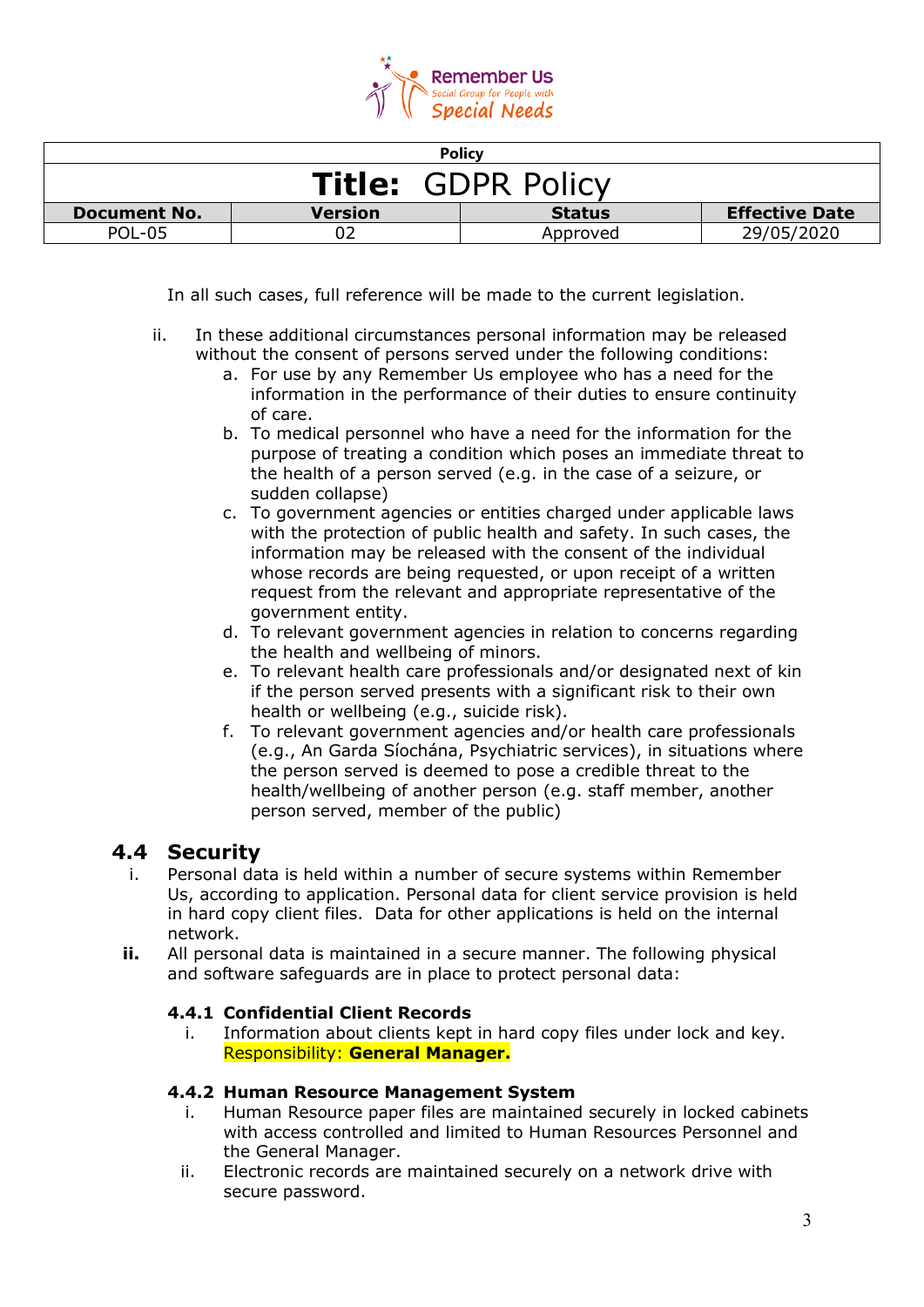

| <b>Policy</b>                                                                   |  |          |            |  |
|---------------------------------------------------------------------------------|--|----------|------------|--|
| <b>Title: GDPR Policy</b>                                                       |  |          |            |  |
| <b>Effective Date</b><br><b>Version</b><br><b>Status</b><br><b>Document No.</b> |  |          |            |  |
| <b>POL-05</b>                                                                   |  | Approved | 29/05/2020 |  |

#### Person Responsible: **General Manager**

#### **4.4.3 Network Data**

i. All data held on Remember Us Networks is maintained on password protected PCs and is restricted access only to authorised employees. Person responsible: **General Manager**

#### **4.4.4 Laptop Security**

- i. All Laptops for use with client personal data are Password Protected.
- ii. All data stored on hard drive(s) is encrypted.
- iii. Data stored on hard drives is protected by anti-virus software. Person responsible – **General Manager**

## **4.5 Adequate, relevant and not excessive**

- i. We collect and maintain sufficient information for the declared purpose in order to provide a fair and comprehensive service to each person.
- ii. We only hold that information which is adequate and relevant to the purpose it serves. If we are in receipt of personal data e.g in the form of medical records, which is extra to requirement, we ensure that the information is returned to the referring agent or destroyed as appropriate.
- iii. Reviews are conducted of the information collected on the referral form to ensure that it is sufficient and not excessive.
- iv. All records of staff client interactions are maintained in a professional manner are done so with the expectation that the information can be shared with the person served.

Person Responsible: **General Manager.**

## **4.6 Accurate and up to date**

- i. Remember Us workers who maintain personal data are responsible for correcting and maintaining that information on an ongoing basis. For example:
	- a. Administration staff are responsible for maintaining the contact information and the personal data held by Remember Us,
	- b. The General Manager is responsible for maintaining the accuracy of fundraising lists.
	- c. The General Manager is responsible for maintaining the accuracy of distribution lists for newsletters.
	- d. The Human Resources Manager is responsible for maintaining the accuracy of the HR Management system.

## **4.7 Data Retention**

- i. Personal information (e.g., about a member) processed/kept for any purpose should not be kept longer than is necessary for that purpose.
- ii. This gives some flexibility and Remember Us occasionally needs to make a professional judgement about how long is "necessary". The minimum period set down for the retention of records is eight years generally, 20 years in the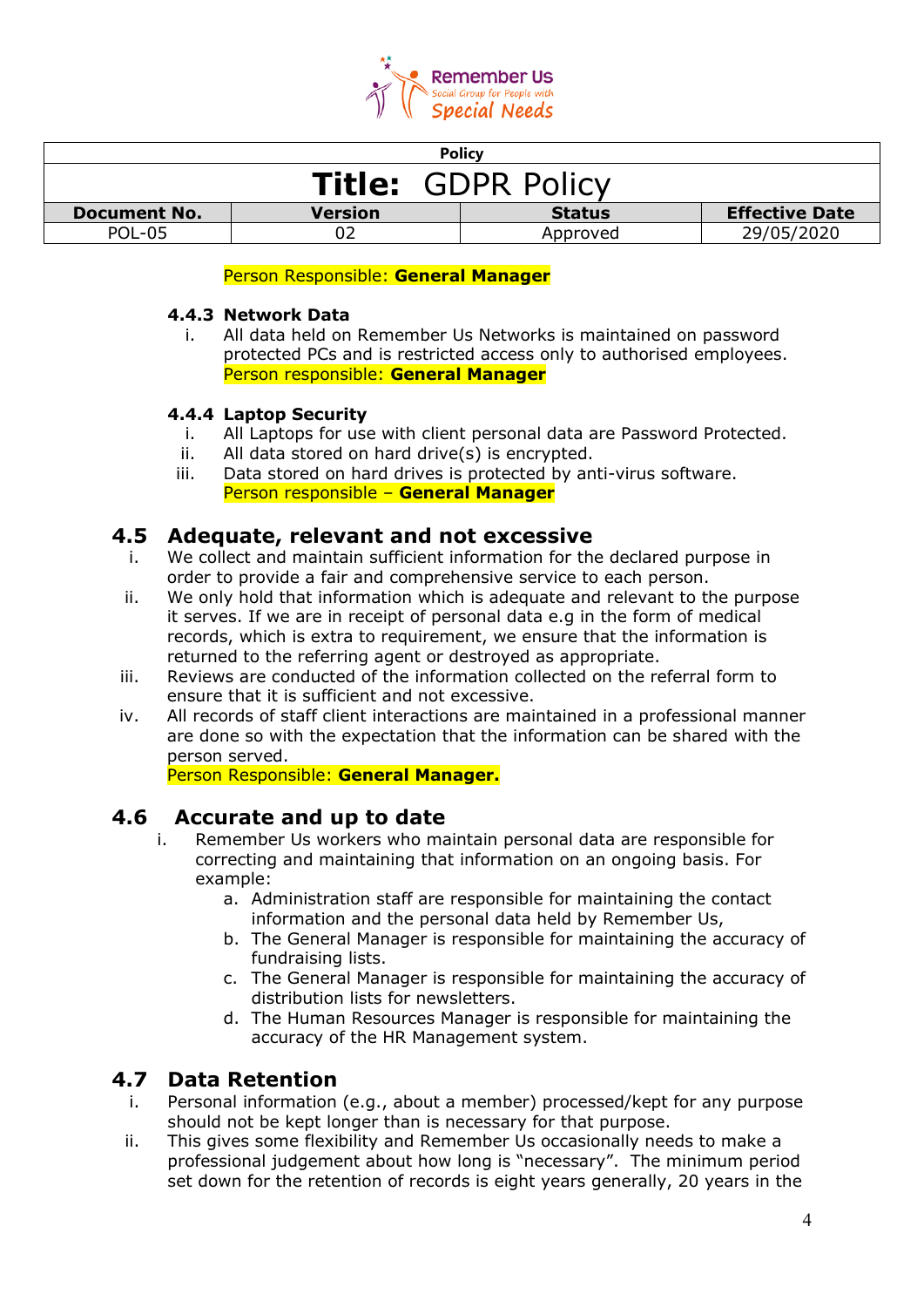

| <b>Policy</b>                                                                   |  |          |            |  |
|---------------------------------------------------------------------------------|--|----------|------------|--|
| <b>Title: GDPR Policy</b>                                                       |  |          |            |  |
| <b>Effective Date</b><br><b>Version</b><br><b>Status</b><br><b>Document No.</b> |  |          |            |  |
| <b>POL-05</b>                                                                   |  | Approved | 29/05/2020 |  |

case of "mentally disordered persons". Because litigation may occur some time after contact has finished, any destruction of material must be considered carefully if it is to be carried out before the minimum time period. Any such actions may need to be justified to others including the client.

| <b>Purpose</b>                         | <b>Retention Schedule</b>                                                                    |
|----------------------------------------|----------------------------------------------------------------------------------------------|
|                                        |                                                                                              |
| <b>Information mailings</b>            | Data is retained for as long as mailing<br>list is maintained, then subsequently<br>deleted. |
| <b>Fund-raising and</b><br>development | Data is retained for as long as mailing<br>list is maintained, then subsequently<br>deleted. |
|                                        |                                                                                              |
| <b>Human Resources</b>                 | See appendix 1 HR record retention<br>schedule.                                              |

- iii. Purging of data occurs on an annual basis, and as once-offs on completion of purpose. All records will be destroyed in accordance with Data Protection law and Remember Us guidelines for retention and destruction as follows:
- iv. All records involved in any investigation, litigation, or audit will not be destroyed until legal counsel has confirmed that no further legal reason exists for retention of the record.
- v. In the event a legal proceeding is initiated against Remember Us, the General Manager will be notified immediately by a relevant Director to stop the destruction of files.
- vi. Prior to the destruction of records, the following information will be gathered from the record and permanently maintained for all persons served:
	- Person's name.
	- PPS number if applicable
	- Date of birth.
	- Name and address of legal guardian, if any.
- vii. All records will be destroyed in a manner that eliminates the possibility of reconstruction of the information.
- viii. Paper records will be destroyed by shredding.
- ix. Any CD-RW disks that contain document imaging that cannot be overwritten will be destroyed through pulverisation.
- x. All activities related to the destruction of records will be documented and maintained by the General Manager. The following information will be included in the documentation of the destruction:
	- The date of the record destruction.
	- The method of destruction.
	- A description of the records that were destroyed.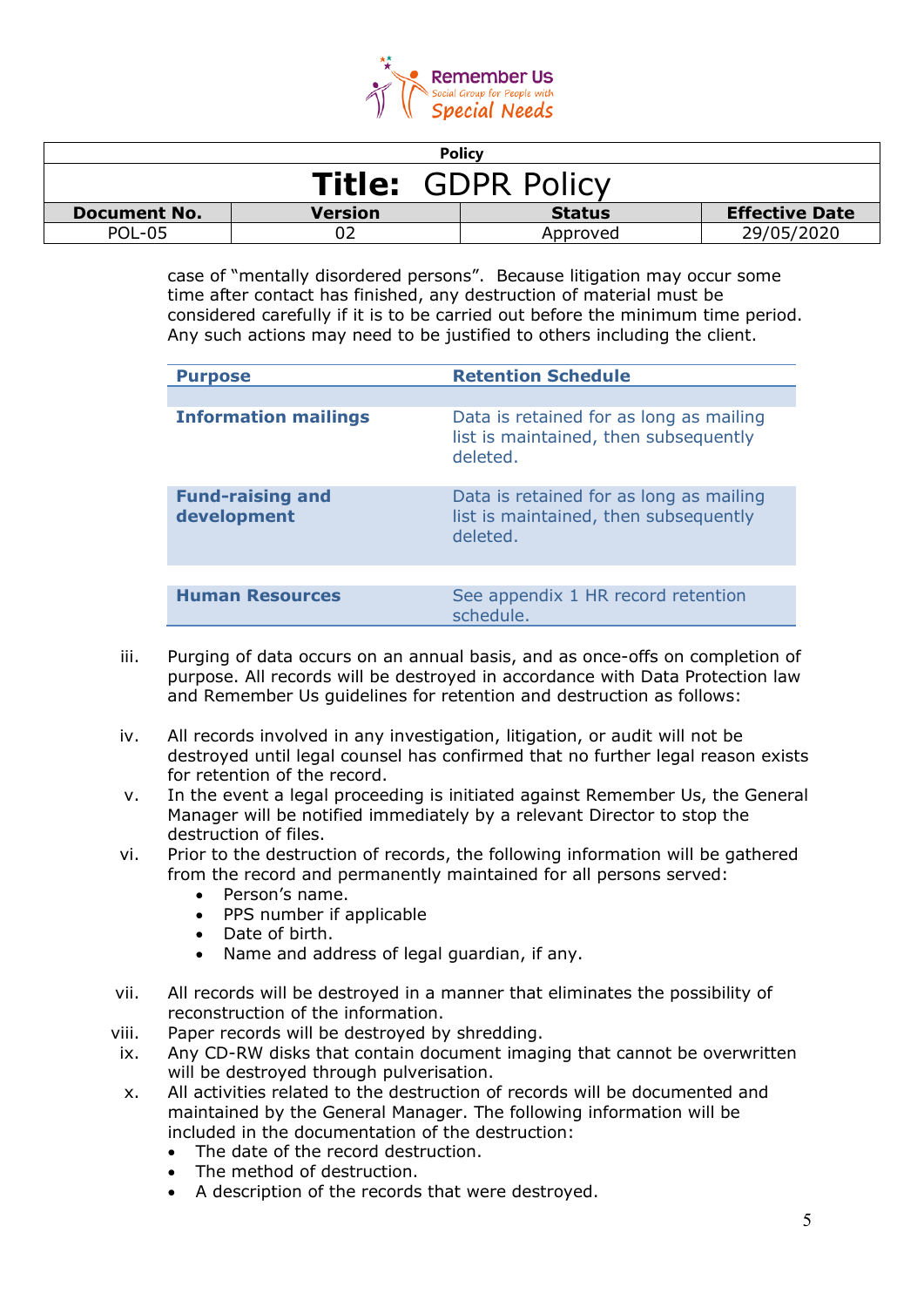

| <b>Policy</b>                                                                   |  |          |            |  |
|---------------------------------------------------------------------------------|--|----------|------------|--|
| <b>Title: GDPR Policy</b>                                                       |  |          |            |  |
| <b>Effective Date</b><br><b>Version</b><br><b>Status</b><br><b>Document No.</b> |  |          |            |  |
| POL-05                                                                          |  | Approved | 29/05/2020 |  |

- The start and end date of the records.
- The signatures of the individual conducting the destruction and of the witness of the action.

## **4.8 Your Rights with respect to personal data.**

You have the following rights:

- to access the Personal Data and Special Categories of Personal Data your Company holds about you.
- to require your Company to rectify any inaccurate Personal Data or Special Categories of Personal Data about you without undue delay.
- to have your Company erase any Personal Data or Special Categories of Personal Data it holds about you in certain circumstances, for example where it is no longer necessary for your Company to hold the Personal Data or Special Categories of Personal Data for the purpose of your employment or if you have withdrawn your consent to the processing.
- to object to your Company processing your **Personal Data** or **Special Categories of Personal Data** in specific circumstances e.g., processing for profiling.
- to ask your Company to provide your **Personal Data** or **Special Categories of Personal Data** to you in a portable format or, where technically feasible, for it to port that information to another employer provided it does not result in a disclosure of information relating to other people.
- to request a restriction of the processing of your **Personal Data** or **Special Categories of Personal Data.**
- in the limited circumstances where you may have provided your consent to the collection, processing and transfer of your **Personal Data** or **Special Categories of Personal Data** for a specific purpose, you have the right to withdraw your consent for that specific processing at any time. Once your Company has received notification that you have withdrawn your consent, your Company will no longer process your information for the purpose or purposes you originally agreed to, unless your Company has another legitimate basis for doing so in law. In that instance, any processing that your Company has carried out, before you withdrew your consent, remains lawful.
- A right not to be subject to automated decision making.
- The right to receive notification of a **Personal Data Breach**.
- Where processing is based on consent, the right to withdraw such consent.
- The right to lodge a complaint to the Data Protection Commission.

### **4.9 Registration**

i. Remember Us shall be registered with the Data Protection Commissioner. Registration is maintained by the General Manager and is reviewed and renewed as required.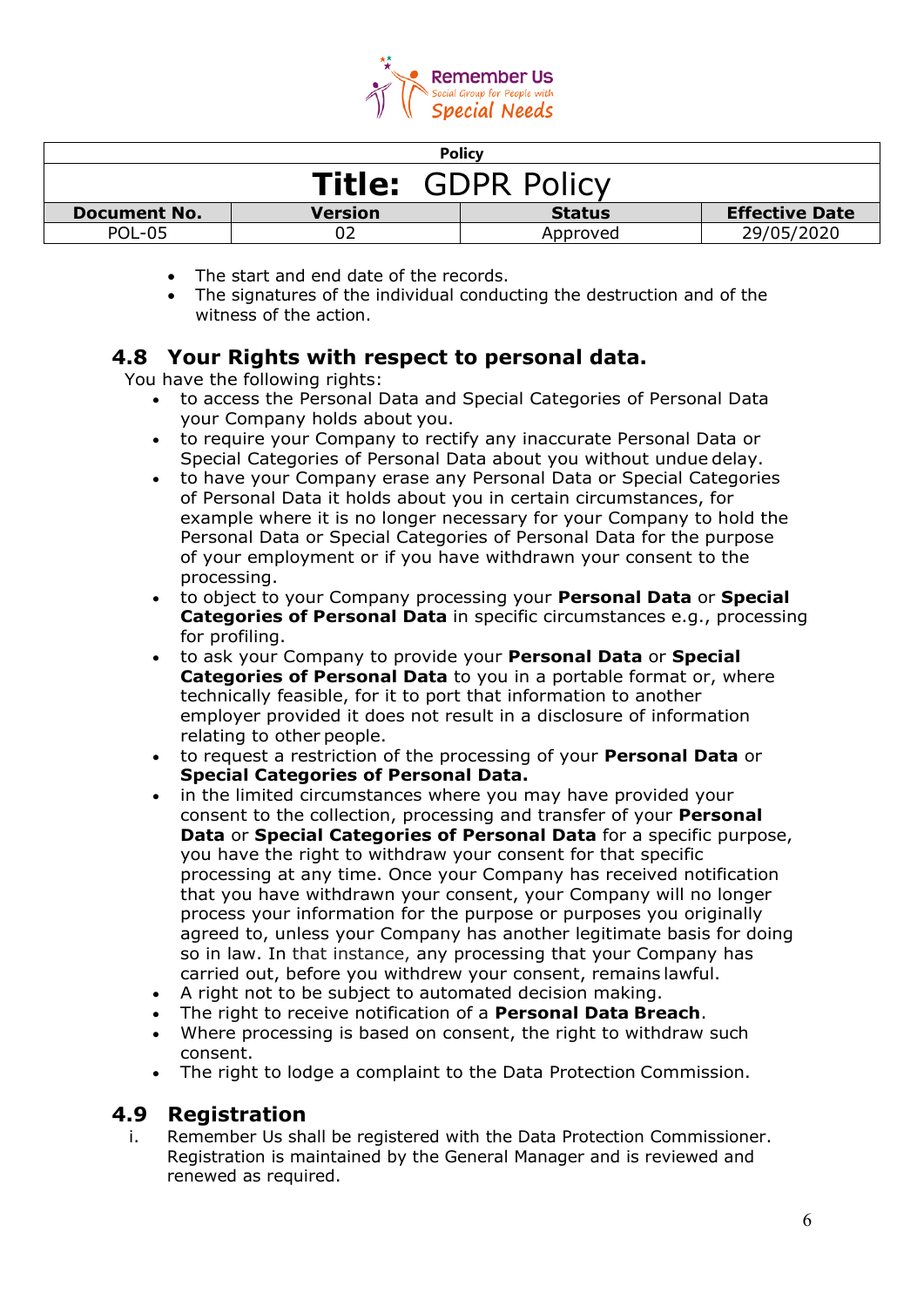

| <b>Policy</b>                                                                   |  |          |            |  |
|---------------------------------------------------------------------------------|--|----------|------------|--|
| <b>Title: GDPR Policy</b>                                                       |  |          |            |  |
| <b>Effective Date</b><br><b>Status</b><br><b>Document No.</b><br><b>Version</b> |  |          |            |  |
| <b>POL-05</b>                                                                   |  | Approved | 29/05/2020 |  |

## **4.10 Training & Education**

- This policy is circulated to all new staff as part of their induction process.
- ii. Awareness of Data protection issues is through updates from the General Manager.

# **4.11 Co-ordination and Compliance**

- ii. The data protection co-ordinator and compliance person is the General Manager.
- i. All staff are made aware of this role via briefings.
- ii. All breaches of this policy will be reported to the General Manager following the Data Loss Notification Procedure below.
- iii. A formal review by the co-ordinator of data protection activities within Remember Us will take place periodically across the organisation.

# **5.0 Procedures**

## **5.1 Personal Data Access Procedure**

- All requests must be made in writing with the consent of the person served (excepting the conditions outlined under section 3. Vi and 3.vii in this policy).
- All requests should be made using the form attached (appendix 3) and sent to General Manager

Remember Us Unit 5 Balbriggan Retail Park **Balbriggan** Co. Dublin. K32 K002

- Where requests are received in writing from  $3<sup>rd</sup>$  parties, e.g., from solicitors or doctors, staff should check the validity of the request before notifying the General Manager. The request must quote the Data Protection legislation and also include the person served written consent.
- The General Manager must be notified of all requests for disclosure of personal information.
- The information will be supplied within one month of the request.

#### **5.1.1 Requests made under the Freedom of Information Act (1997 and 2003)**

i. Remember Us is not a prescribed body under the terms of the Freedom of Information Act. However, records that are created in dedicated services subject to contracted service level agreements with HSE are deemed to be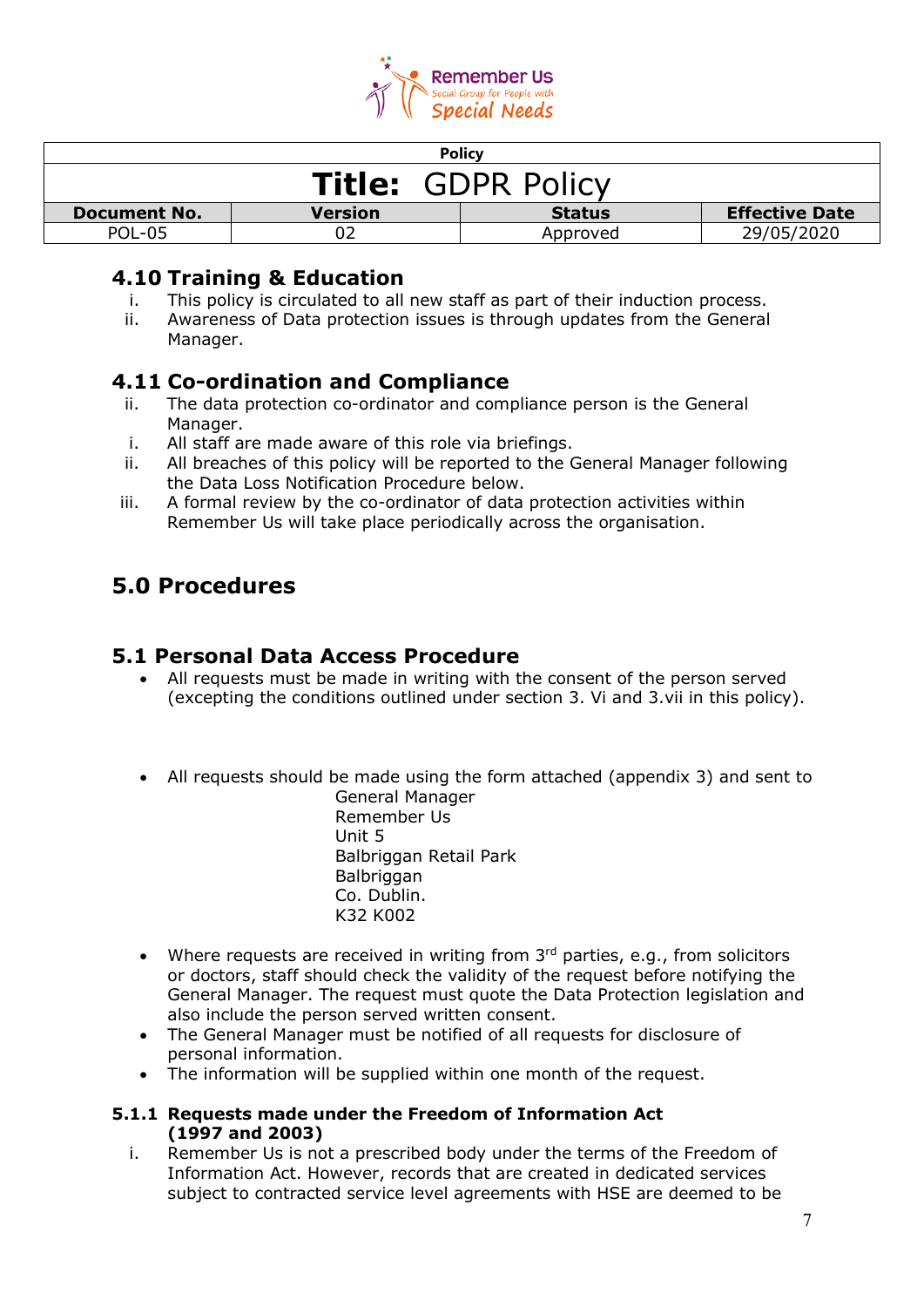

| <b>Policy</b>                                                                   |  |          |            |  |
|---------------------------------------------------------------------------------|--|----------|------------|--|
| <b>Title: GDPR Policy</b>                                                       |  |          |            |  |
| <b>Effective Date</b><br><b>Status</b><br><b>Document No.</b><br><b>Version</b> |  |          |            |  |
| POL-05                                                                          |  | Approved | 29/05/2020 |  |

held by the HSE and thus, may be subject to come within the scope of the act.

*"Section 6(9) provides that the records of contractors to public bodies are deemed, insofar as they relate to the contracted service, to be held by the public body concerned."*

- ii. Remember Us policy is to comply fully with all Freedom of Information requests made by the HSE under the terms of relevant service level agreements.
- iii. If a request is received by Remember Us under the terms of the Freedom of Information Acts, it should be immediately forwarded to the General Manager for further action and processing.

# **5.2 Procedure for Data Loss Notification**

A breach is a loss of control, compromise, unauthorised disclosure, unauthorised acquisition, unauthorised access, or any similar term referring to situations where persons other than authorised users, for an authorised purpose, have access or potential access to personal data in usable form, whether manual or automated.

This could mean:

- Loss of a laptop, memory stick or mobile device that contains personal data
- Lack of a secure password on pc's and applications
- Emailing confidential information to unauthorised person(s) in error
- Giving a system login to an unauthorised person
- Failure of a door lock or some other weakness in physical security which compromises personal data

#### **5.2.1 What happens if a breach occurs?**

Actual, suspected, or potential breaches should be reported immediately to the General Manager.

#### **5.2.2 Any employee who becomes aware of a likely data breach and fails to notify the General Manager will be subject to Remember Us disciplinary procedure.**

A team comprising the General Manager and other relevant staff (which may include a Director) will be established to assess the breach and determine its severity. Depending on the scale and sensitivity of data lost and the number of Data Subjects impacted, the Office of the Data Protection Commissioner and relevant regulatory bodies will be informed as quickly as possible following detection.

In certain circumstances Remember Us may (e.g., if required by the Office of the Data Protection Commissioner), inform the data subjects of the loss of their data and provide them with an assessment of the risk to their privacy. Remember Us will make recommendations to the data subjects which may minimise the risks to them. Remember Us will then implement appropriate changes to procedures, technologies or applications to prevent a recurrence of the breach.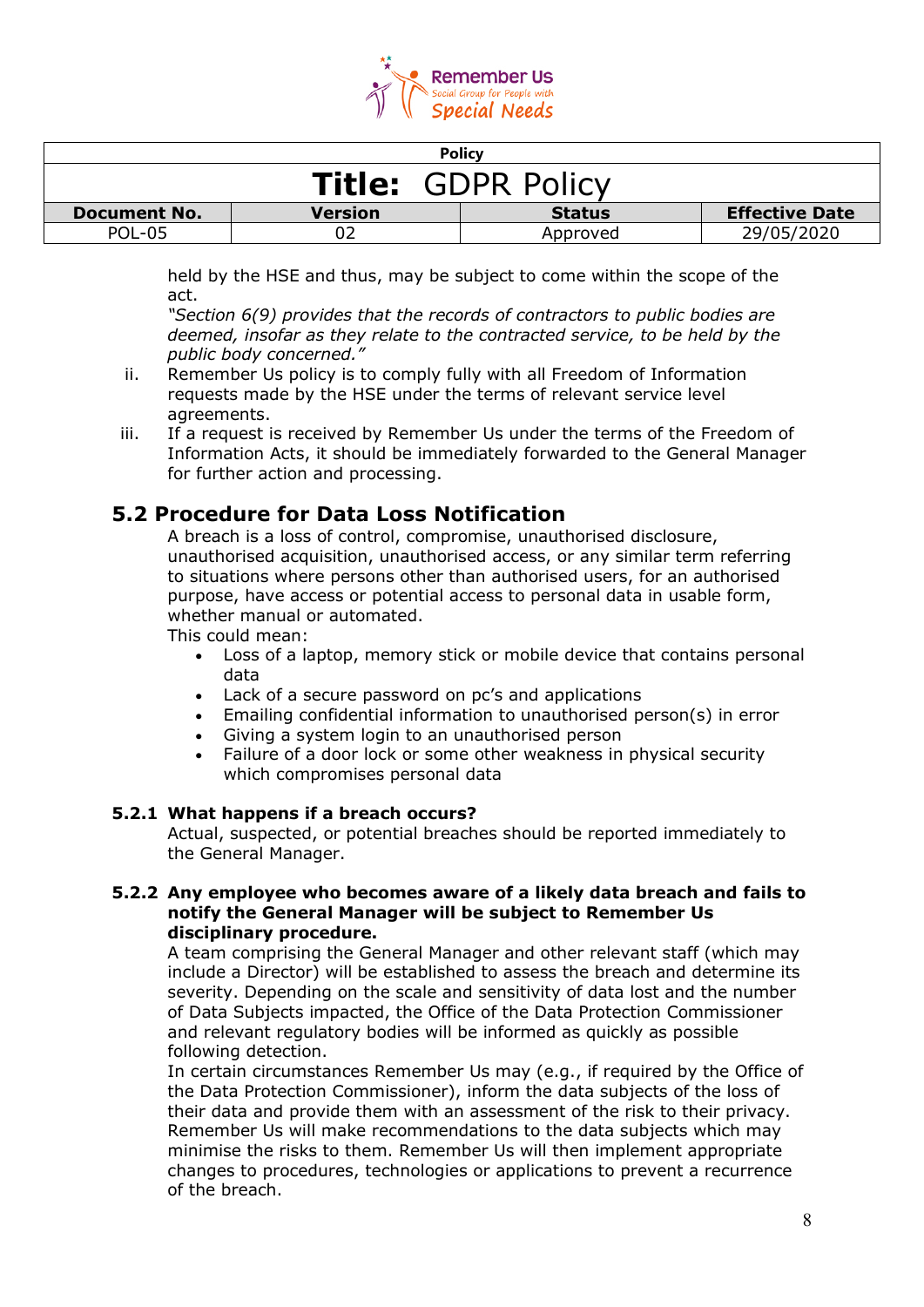

| <b>Policy</b>                                                                   |  |          |            |  |
|---------------------------------------------------------------------------------|--|----------|------------|--|
| <b>Title: GDPR Policy</b>                                                       |  |          |            |  |
| <b>Effective Date</b><br><b>Document No.</b><br><b>Version</b><br><b>Status</b> |  |          |            |  |
| <b>POL-05</b>                                                                   |  | Approved | 29/05/2020 |  |

#### **5.2.3 When will the Office of the Data Protection Commissioner be informed?**

All incidents in which personal data has been put at risk will be reported to the Office of the Data Protection Commissioner. The only exceptions to this policy are when the data subjects have already been informed, where the loss affects fewer than 100 data subjects, and where the loss involves only nonsensitive, non-financial personal data.

Where devices or equipment containing personal or sensitive personal data are lost or stolen, the Data Protection Commissioner is notified only where the data on such devices is not encrypted.

### **5.2.4 Data Loss Incident logging**

All data breaches will be recorded in an incident log as required by the Office of the Data Protection Commissioner. The log will maintain a summary record of each incident which has given rise to a risk of unauthorised disclosure, loss, destruction, or alteration of personal data. The record will include a brief description of the nature of the incident and an explanation of why the Office of the Data Protection Commissioner was not informed. Such records will be provided to the Office of the Data Protection Commissioner upon request.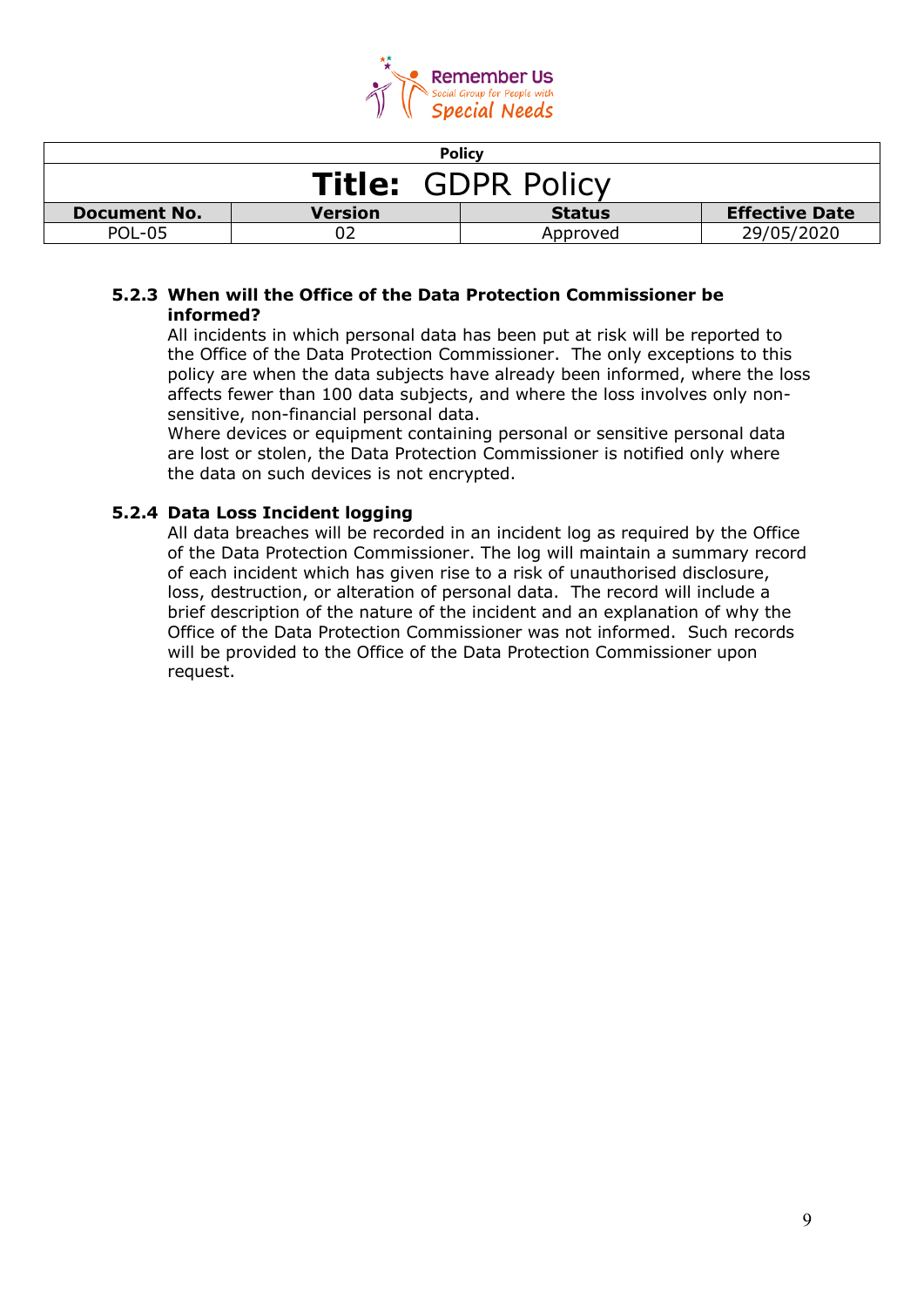

| <b>Policy</b>                                                                   |  |          |            |  |
|---------------------------------------------------------------------------------|--|----------|------------|--|
| <b>Title: GDPR Policy</b>                                                       |  |          |            |  |
| <b>Effective Date</b><br><b>Version</b><br><b>Status</b><br><b>Document No.</b> |  |          |            |  |
| POL-05                                                                          |  | Approved | 29/05/2020 |  |

# **6.0 Appendices**

# **Appendix 1 – Retention Schedule – HR records**

| <b>General classes of records held</b>                                                                                | <b>Default retention</b>                                                                                                                                                                             | <b>Final disposition</b>             |
|-----------------------------------------------------------------------------------------------------------------------|------------------------------------------------------------------------------------------------------------------------------------------------------------------------------------------------------|--------------------------------------|
| <b>HR</b>                                                                                                             | period                                                                                                                                                                                               |                                      |
| <b>Annual/sick leave records</b>                                                                                      | 1 years                                                                                                                                                                                              | Destroy by<br>confidential shredding |
| <b>Time sheets</b>                                                                                                    | 1 year                                                                                                                                                                                               | Destroy by<br>confidential shredding |
| <b>Records of staff training</b>                                                                                      | 5 years                                                                                                                                                                                              | Destroy by<br>confidential shredding |
| Job description                                                                                                       | Retain indefinitely                                                                                                                                                                                  | Archive                              |
| <b>Applications and CV's of</b><br>candidates who are called                                                          | Retain for 2 years after closing of<br>competition                                                                                                                                                   | Destroy by<br>confidential shredding |
| for interview                                                                                                         |                                                                                                                                                                                                      |                                      |
| <b>Selection criteria</b>                                                                                             | Retain indefinitely                                                                                                                                                                                  | Archive                              |
| <b>Candidates not qualified or</b><br>short listed                                                                    | Retain list of candidates who applied,<br>but destroy material such as<br>application forms and CV's after 2<br>years.                                                                               | Destroy by<br>confidential shredding |
| <b>Candidates short listed but</b><br>not successful at interview<br>or who are successful but<br>do not accept offer | Retain for 1 year then destroy                                                                                                                                                                       | Destroy by<br>confidential shredding |
| <b>Interview Board marking sheet</b><br>and interview Board notes                                                     | Retain for 2 years then destroy                                                                                                                                                                      | Destroy by<br>confidential shredding |
| Finance/pension/<br>retirement records                                                                                | Retain until pensioner and<br>dependent spouse are deceased and<br>dependent children are finished full<br>time education plus 3 years.                                                              | Destroy by<br>confidential shredding |
| <b>Staff Personnel Files</b>                                                                                          | Retain for duration of employment.<br>On retirement or resignation hold for<br>a further six years but retain service<br>records for finance/pension<br>purposes. Destroy remainder listed<br>below. | Destroy by<br>confidential shredding |
| <b>Application/CV</b>                                                                                                 | See above                                                                                                                                                                                            |                                      |
| <b>References</b>                                                                                                     | See above                                                                                                                                                                                            |                                      |
| <b>Recruitment medical</b>                                                                                            | See above                                                                                                                                                                                            |                                      |
| Contract/Job specification/<br><b>Job description</b>                                                                 | See above                                                                                                                                                                                            |                                      |
| <b>Probation forms</b>                                                                                                | See above                                                                                                                                                                                            |                                      |
| <b>Parental leave</b>                                                                                                 | Retain for 8 years                                                                                                                                                                                   | Destroy by<br>confidential shredding |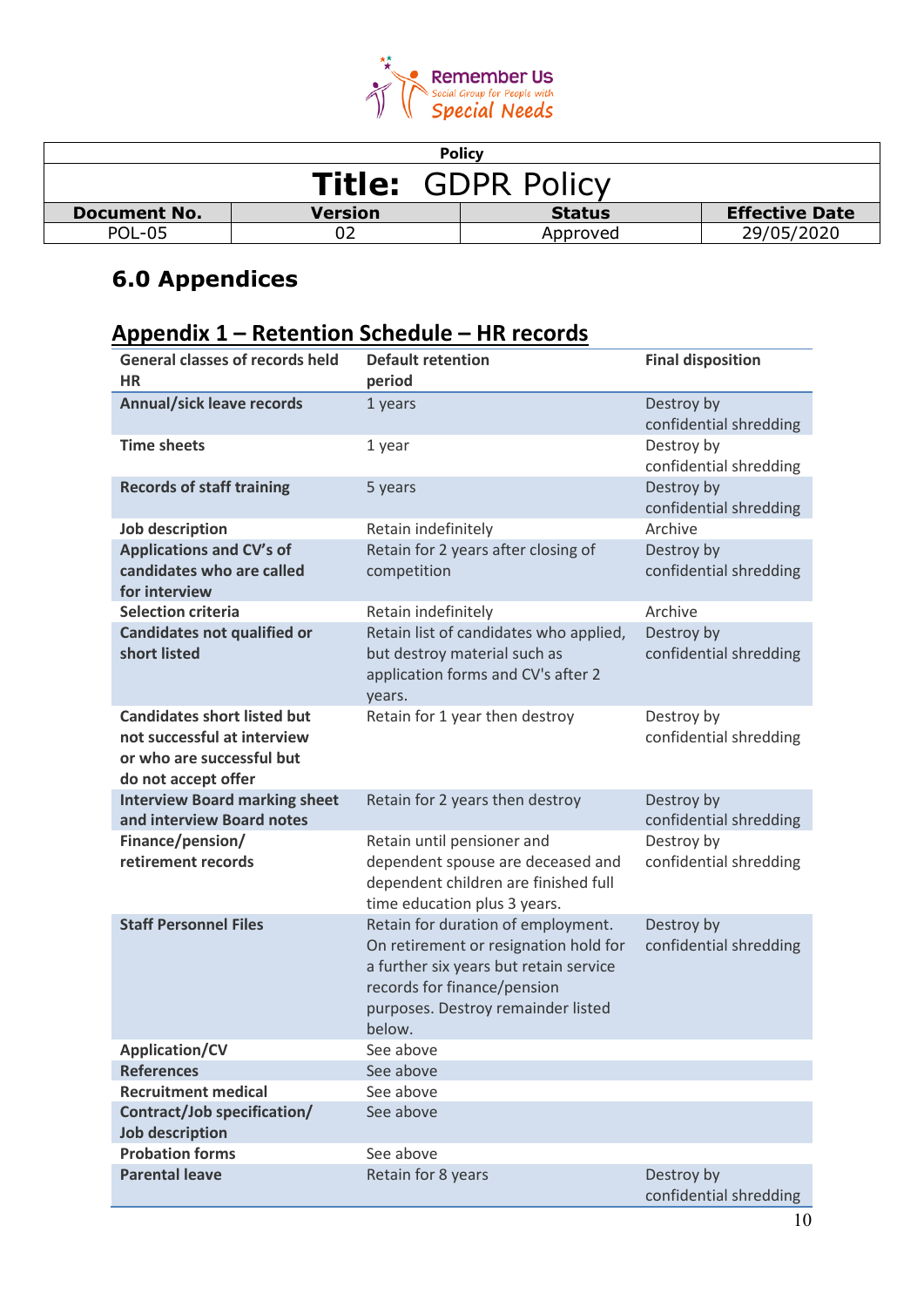

| <b>Policy</b>                                                                                                                        |                         |                                                                                                                                                                                                                                                                                                                                                 |                                      |
|--------------------------------------------------------------------------------------------------------------------------------------|-------------------------|-------------------------------------------------------------------------------------------------------------------------------------------------------------------------------------------------------------------------------------------------------------------------------------------------------------------------------------------------|--------------------------------------|
| <b>GDPR Policy</b><br><b>Title:</b>                                                                                                  |                         |                                                                                                                                                                                                                                                                                                                                                 |                                      |
| <b>Document No.</b>                                                                                                                  | <b>Version</b>          | <b>Status</b>                                                                                                                                                                                                                                                                                                                                   | <b>Effective Date</b>                |
| <b>POL-05</b>                                                                                                                        | 02                      | Approved                                                                                                                                                                                                                                                                                                                                        | 29/05/2020                           |
|                                                                                                                                      |                         |                                                                                                                                                                                                                                                                                                                                                 |                                      |
| <b>Discipline records</b>                                                                                                            | indefinitely.           | Hold on personal file/disciplinary file<br>for duration of employment plus six<br>years after resignation/retirement,<br>then destroy. Where disciplinary<br>policy provides for earlier removal<br>destroy but keep a record that a<br>warning was issued. Where the<br>matter involved criminal activity,<br>these records should be retained | Destroy by<br>confidential shredding |
| <b>Allegations and complaints</b>                                                                                                    | in the future.          | Where the complaint is found to be<br>untrue or unwarranted make a note<br>on personal file index that a<br>complaint was made, but there is no<br>need to keep detailed documentation<br>or refer back to previous cases if<br>further separate allegations are made                                                                           |                                      |
| <b>Occupational health records</b>                                                                                                   | this class of record.   | Depending on the types of materials<br>to which the staff member was<br>exposed (e.g. carcinogens) the health<br>screening reports may need to be<br>retained for up to 40 years. Consult<br>with your local Health & Safety<br>Officer about retention periods for                                                                             |                                      |
| <b>Industrial relations files</b>                                                                                                    |                         | Hold policy documents and the<br>history of their evolution indefinitely.                                                                                                                                                                                                                                                                       | Archive                              |
| <b>Agreements-pay and others</b>                                                                                                     | Retain indefinitely     |                                                                                                                                                                                                                                                                                                                                                 | Archive                              |
| <b>Leave policy</b>                                                                                                                  | Retain indefinitely     |                                                                                                                                                                                                                                                                                                                                                 | Archive                              |
| <b>Employment policy</b>                                                                                                             | Retain indefinitely     |                                                                                                                                                                                                                                                                                                                                                 | Archive                              |
| Surveys/reports                                                                                                                      | Retain indefinitely     |                                                                                                                                                                                                                                                                                                                                                 | Archive                              |
| <b>Union correspondence</b>                                                                                                          | Retain indefinitely     |                                                                                                                                                                                                                                                                                                                                                 | Archive                              |
| <b>Individual industrial relations</b><br><b>issues</b>                                                                              | Retain indefinitely     |                                                                                                                                                                                                                                                                                                                                                 | Archive                              |
| <b>Minutes of meetings</b>                                                                                                           | Retain indefinitely     |                                                                                                                                                                                                                                                                                                                                                 | Archive                              |
| <b>Labour Court Recommendations</b>                                                                                                  | Retain indefinitely     |                                                                                                                                                                                                                                                                                                                                                 | Archive                              |
| <b>Contracts for services</b><br><b>Examples of contracts for</b><br>services that may be held by<br><b>Personnel/HR departments</b> | contract plus six years | Retain for the duration of the                                                                                                                                                                                                                                                                                                                  | Destroy by<br>confidential shredding |
| include EAP contracts with<br>service providers and contracts<br>with healthcare professionals.                                      |                         |                                                                                                                                                                                                                                                                                                                                                 |                                      |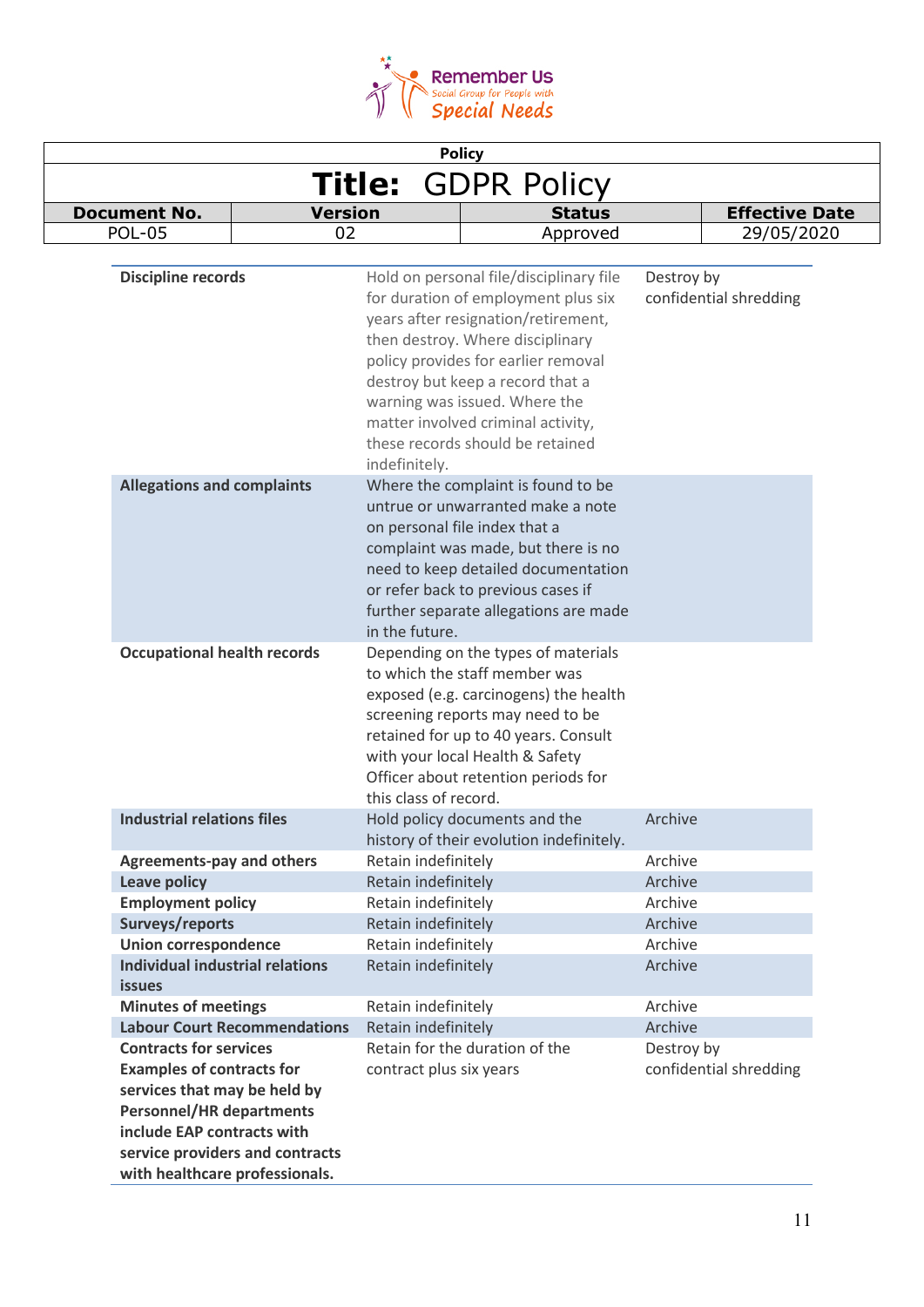

| <b>Policy</b>             |         |               |                       |
|---------------------------|---------|---------------|-----------------------|
| <b>Title: GDPR Policy</b> |         |               |                       |
| <b>Document No.</b>       | Version | <b>Status</b> | <b>Effective Date</b> |
| <b>POL-05</b>             |         | Approved      | 29/05/2020            |

# **Appendix 2 Guidelines on Retention of Client Records**

| <b>Type of information</b>                                                                                                                                                                                | <b>Schedule</b>                                                                                                                                                                                                             | <b>Comments</b>                                                                                                                                     |
|-----------------------------------------------------------------------------------------------------------------------------------------------------------------------------------------------------------|-----------------------------------------------------------------------------------------------------------------------------------------------------------------------------------------------------------------------------|-----------------------------------------------------------------------------------------------------------------------------------------------------|
| Records of people deceased by<br>suicide                                                                                                                                                                  | Retained for ten years<br>following date of death                                                                                                                                                                           | Notification of death by<br>suicide must be made to<br><b>Information and Support</b><br>Manager                                                    |
| Records of people subject to<br>unfinished court action, where<br>known.                                                                                                                                  | Retained indefinitely                                                                                                                                                                                                       | Notification of applicable<br>cases be made to<br><b>Information and Support</b><br>Manager                                                         |
| Clinicians notes/ Aide Memoires                                                                                                                                                                           | Destroyed on<br>completion of the<br>service.                                                                                                                                                                               | Maintained at discretion<br>of clinician, these will be<br>made anonymous and<br>kept separate from the<br>electronic, primary or<br>secondary file |
| Individual records of the<br>persons accessing Remember<br>Us services following needs<br>assessment                                                                                                      | Retained for eight years<br>after the most recent<br>discharge date.                                                                                                                                                        | Paper and electronic<br>media                                                                                                                       |
| Individual records of the<br>persons attending needs<br>assessment but subsequently<br>deemed ineligible for services<br>or clients who have been<br>invited to needs assessment but<br>decline to attend | Retained for eight years<br>following final closure of<br>case.                                                                                                                                                             | Paper and electronic<br>media                                                                                                                       |
| All preadmission application<br>and screening records of<br>persons deemed not eligible to<br>Remember Us services at that<br>time (i.e. not attending needs<br>assessment)                               | Paper file maintained for<br>five years, together with<br>a note explaining the<br>reason for non-<br>admittance (e.g. "does<br>not meet criteria").<br>Forms having no<br>identifiable information<br>regarding the person |                                                                                                                                                     |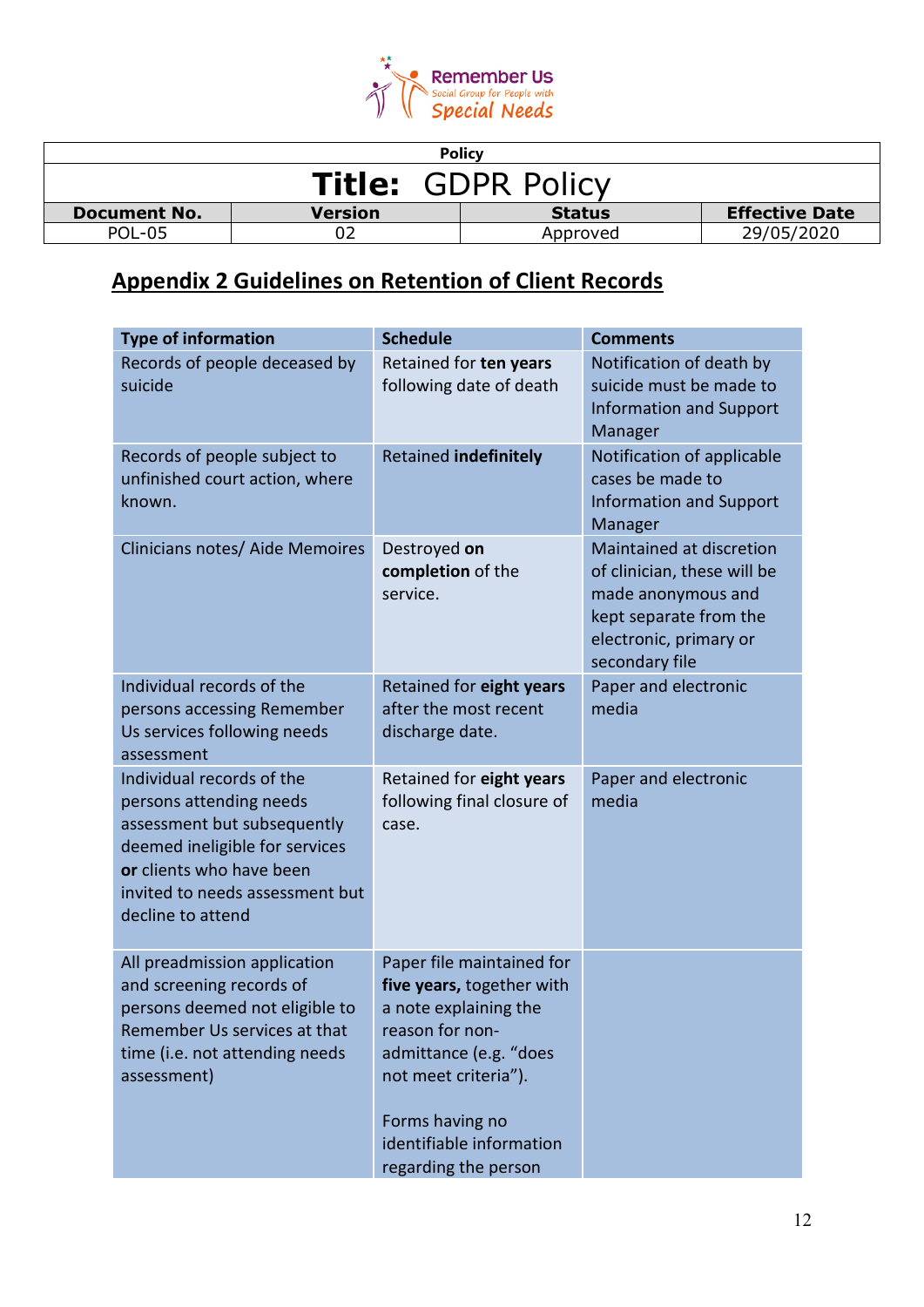

|                           |                | <b>Policy</b> |                       |
|---------------------------|----------------|---------------|-----------------------|
| <b>Title: GDPR Policy</b> |                |               |                       |
| <b>Document No.</b>       | <b>Version</b> | <b>Status</b> | <b>Effective Date</b> |
| POL-05                    |                | Approved      | 29/05/2020            |

|                                                                | served will be destroyed<br>in one year.                                                                                                   |                                                                                                                                                           |
|----------------------------------------------------------------|--------------------------------------------------------------------------------------------------------------------------------------------|-----------------------------------------------------------------------------------------------------------------------------------------------------------|
| <b>External referral forms for</b><br>referrals to Remember Us | To be included in the<br>record for persons<br>admitted and will be<br>retained for the same<br>period as the record<br>itself (see above) |                                                                                                                                                           |
| Information for statistical/<br>Audit purposes                 | There will be no time<br>limit on such<br>information being<br>retained at this generally<br>will be anonymous.                            | Information to be held<br>anonymously where<br>possible.<br>Exceptions may need to<br>be made for purposes of<br>funder reports,<br>accreditation audits. |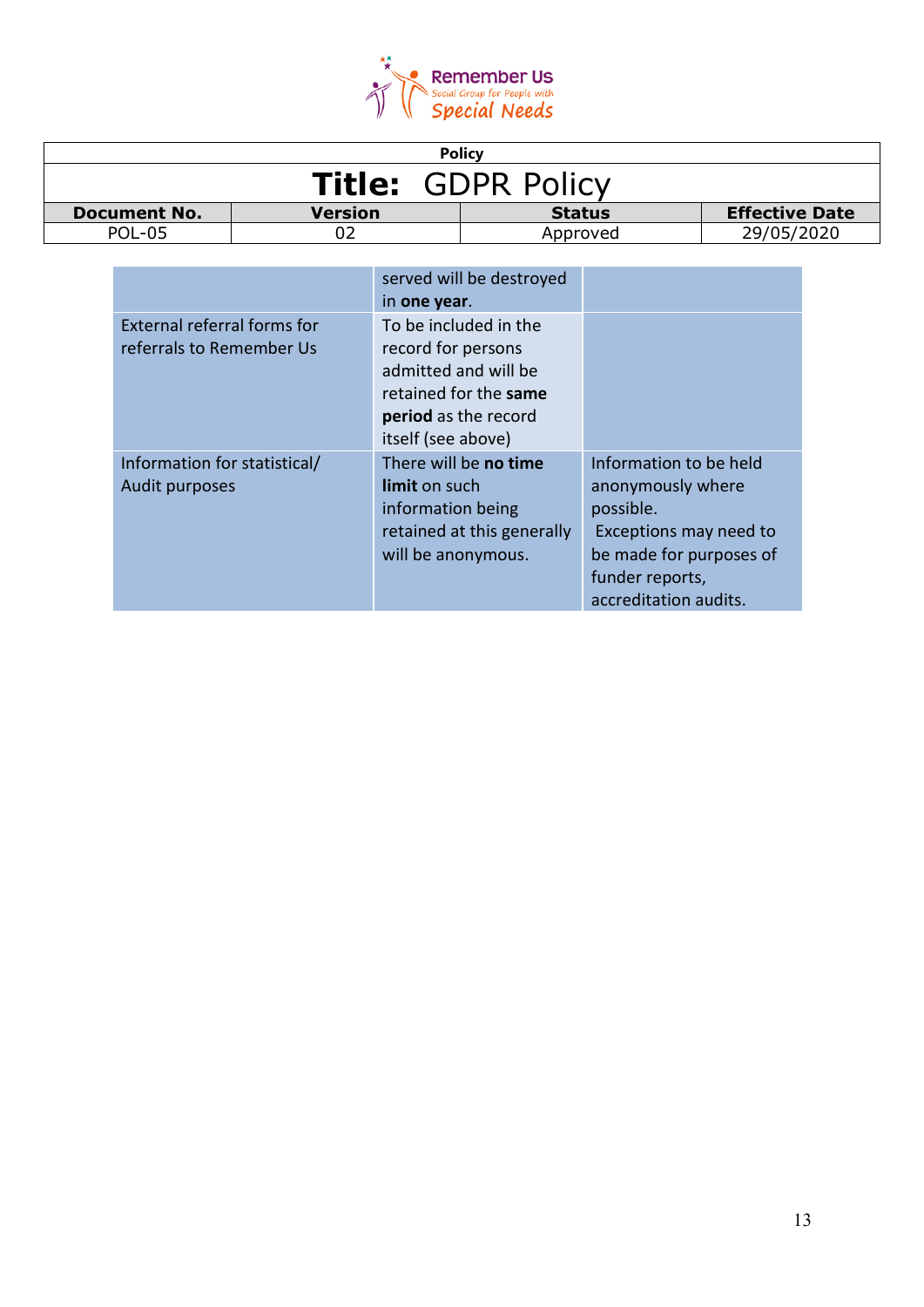

| <b>Policy</b>             |                |               |                       |
|---------------------------|----------------|---------------|-----------------------|
| <b>Title: GDPR Policy</b> |                |               |                       |
| <b>Document No.</b>       | <b>Version</b> | <b>Status</b> | <b>Effective Date</b> |
| POL-05                    |                | Approved      | 29/05/2020            |

# **Appendix 3 – Personal Data Request Form**

# **Personal Data Request Form**

| Data Protection Officer |
|-------------------------|
| Remember Us             |
| Unit 5                  |
| Balbriggan Retail Park. |
| <b>Balbriggan</b>       |
| Co. Dublin              |
| K32 K002                |

[Date] *Dear Sir/Madam,*

*I wish to make an access request under the General Data Protection Regulation (GDPR) 2018 for a copy of any information you keep about me, on computer or in manual form. I am making this request under section 15 of the General Data Protection Regulation. Regards (signed) [your name]*

| NAME (please print) |  |  |
|---------------------|--|--|
| ADDRESS:            |  |  |
|                     |  |  |

*\_\_\_\_\_\_\_\_\_\_\_\_\_\_\_\_\_\_\_\_\_\_\_\_\_\_\_\_\_\_\_\_\_\_\_\_\_\_\_\_\_\_\_\_\_\_\_\_\_\_\_\_\_\_\_\_\_\_\_\_\_\_\_\_\_\_\_\_\_\_\_\_*

#### **Please Note:**

- 1. Request in writing should be made and signed by the applicant in person.
- 2. Within the terms of the General Data Protection Regulation 2018, Remember Us will respond to your request for personal data within one month of the request.
- 3. Requests should be submitted to: Data Protection Office, Remember Us, Unit 5, Balbriggan Retail Park, Balbriggan, Co. Dublin, K32 K002.